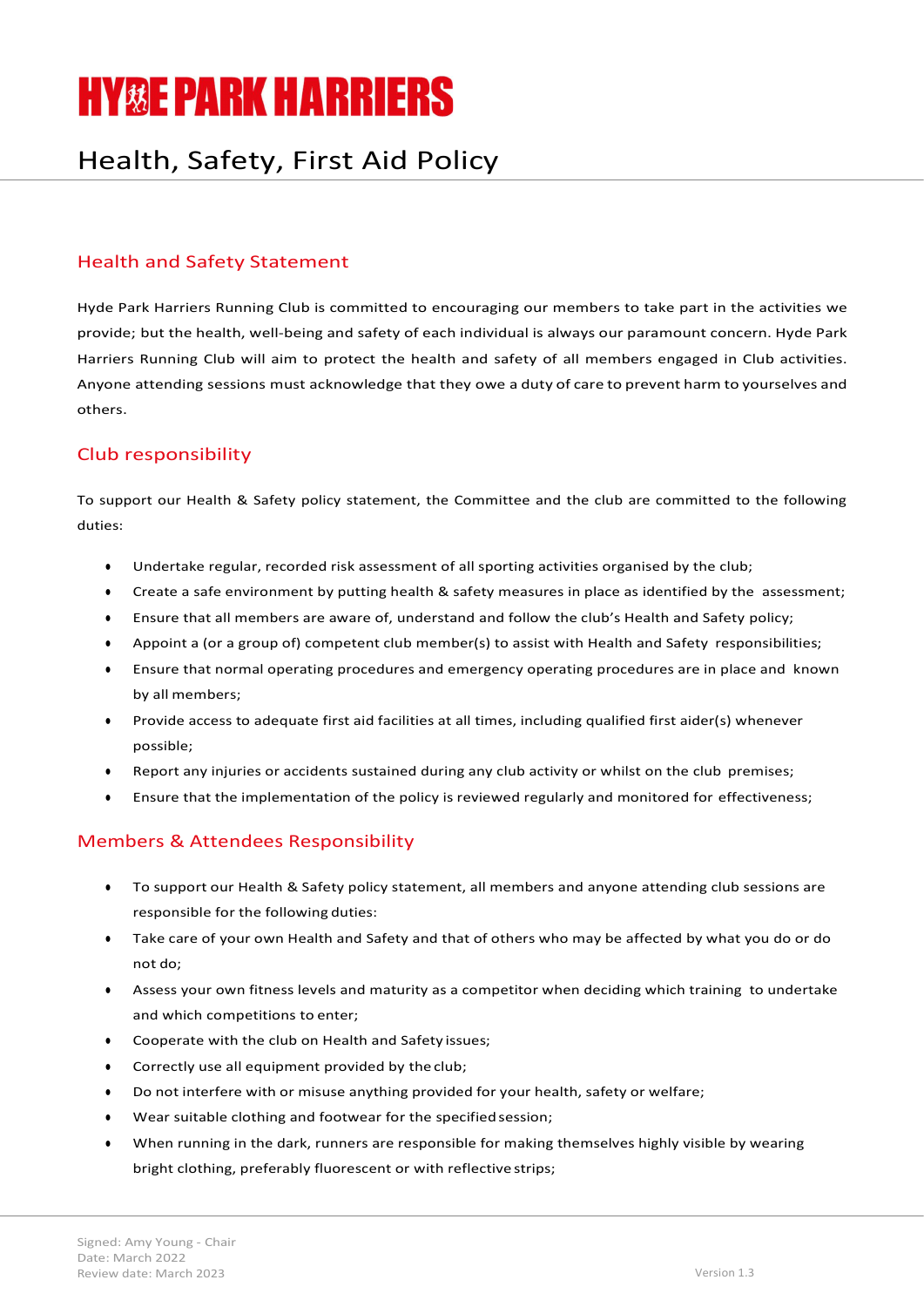- During sessions, all attendees should carry with them "In Case of Emergency" details which include their name, an emergency contact number and any relevant medical conditions. This may be in the form of a wristband, card or piece of paper;
- During sessions, all attendees should listen to the designated group leader and within reason, follow their directions. Should you chose to leave before the end of the session then you must inform the group leader;
- The club encourages the reporting of any problems encountered whilst running on training routes;
- Before attending any club sessions, you must consider and ensure you are adhering to all current government guidelines concerning Covid-19.

#### First aid

If you have need for first aid when on a Tuesday or Thursday evening training session, your actions depend on where you are located at the time of the incident.

If the incident occurs whilst you are out on the streets of Leeds (and not on University Grounds) you must use your common sense and act accordingly. For cuts and grazes, ensure that the runner is comfortable, clean the wound and dress (if you have the appropriate equipment on your person) or make an informed decision to split your group and send a responsible party back to The Edge with the injured runner to get treatment on the University Grounds.

Leaders are not required to carry a first aid kit on their person during a run, but if they choose to, they should be able to administer this treatment should it be needed.

For anyone who starts to feel unwell or show any COVID-19 symptoms (or any other symptoms) during a session they should make their way safely home in the fastest manner that is safely possible.

For more serious incidents, Leaders should use their mobile phones to call 999 and act accordingly to await the Emergency Services whilst ensuring the safety of all group members. Calling 999 or 112 from a mobile, records your location which will make it easy for you to be located by the Emergency Services.

The HPH Incident / Accident Report form (*found here*) should always be used for incidents which occur during club- endorsed sessions (those on the Calendar or organised through the club's Weekly Roundup email, Facebook or other social media channels).

For incidents on University Grounds, the Edge reception staff should be contacted to administer the relevant treatment. In addition to the HPH Documentation and forms referenced above, the Edge's Incident forms and equipment should be used.

#### Guidelines for dealing with an incident/accident:

- Stay calm but act swiftly and observe the situation.
- Check for any danger of further injuries or incidents
- Listen to what the injured person is saying
- Alert the first-aider or group leader who should take appropriate action for minor injuries following the First Aid procedure above
- In the event of an injury requiring specialist treatment, call the emergency services dialling 999 or 112 from a mobile as it will record your location.